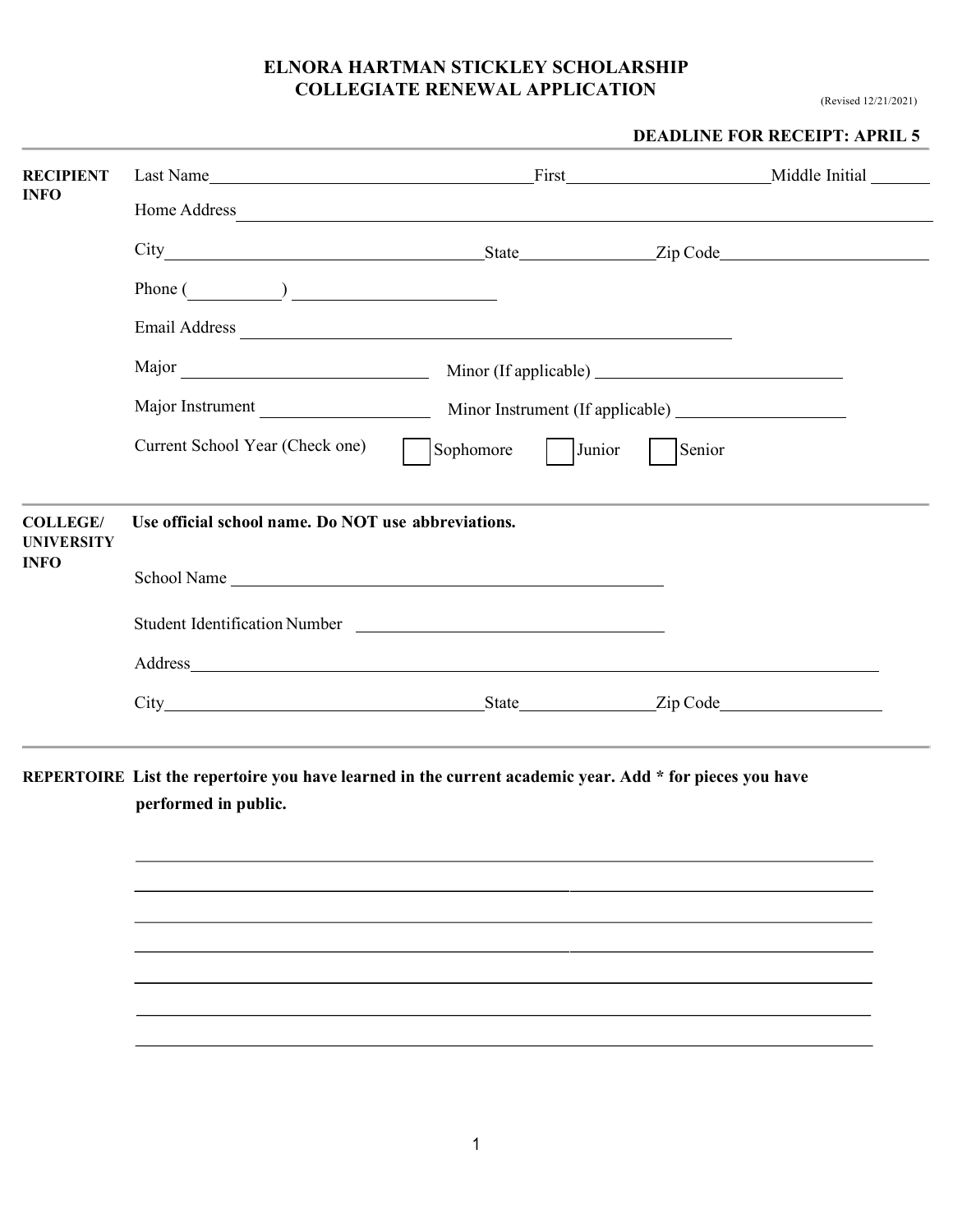### **DEADLINE FOR RECEIPT: APRIL 5**

| <b>WORK</b><br><b>PRODUCT</b><br><b>REQUEST</b> | List any public presentations, projects, or student teaching you did in the current academic year<br>that relates to your major. |  |  |
|-------------------------------------------------|----------------------------------------------------------------------------------------------------------------------------------|--|--|
|                                                 |                                                                                                                                  |  |  |
|                                                 |                                                                                                                                  |  |  |
|                                                 |                                                                                                                                  |  |  |
|                                                 |                                                                                                                                  |  |  |

#### **WORK EXPERIENCE WHILE ENROLLED IN COLLEGE**

| Employer/Position | Dates of Employment | Hours per week |
|-------------------|---------------------|----------------|
|                   |                     |                |
|                   |                     |                |
|                   |                     |                |
|                   |                     |                |
|                   |                     |                |

**GRANTS***/* **List all monetary awards, grants and scholarships. If you have nothing additional to report write 'NONE'. SCHOLARSHIPS** */* **MONETARY** 

**AWARDS**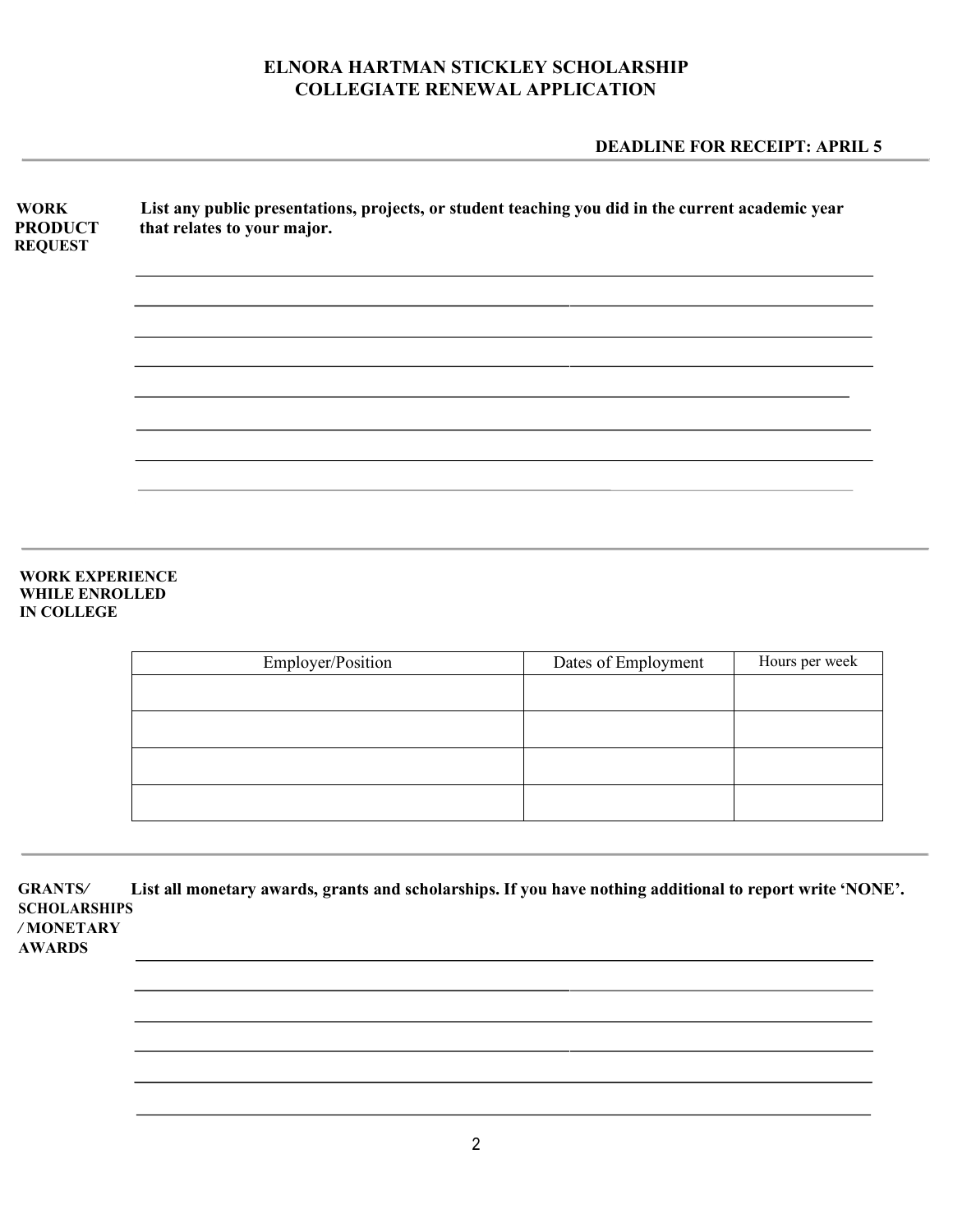#### **DEADLINE FOR RECEIPT: APRIL 5**

#### **The following documents need to be enclosed along with this form:**

- □ Official Fall Semester Transcript
- $\Box$  TWO (2) Teacher Recommendation Forms (see attached forms for specific requirements)

Be sure to provide **ALL** of the information requested. Failure to provide the above information in a timely manner may result in forfeiture of your scholarship award for the year. Please return the completed form to 1st Source Bank, Attn: Ann Rathburn-Lacopo, 100 North Michigan St,. Suite 500, South Bend, IN 46601.

## **APPLICATIONS MUST BE RECEIVED BY APRIL 5**

| Date: |
|-------|
|       |
|       |
|       |
|       |
|       |
|       |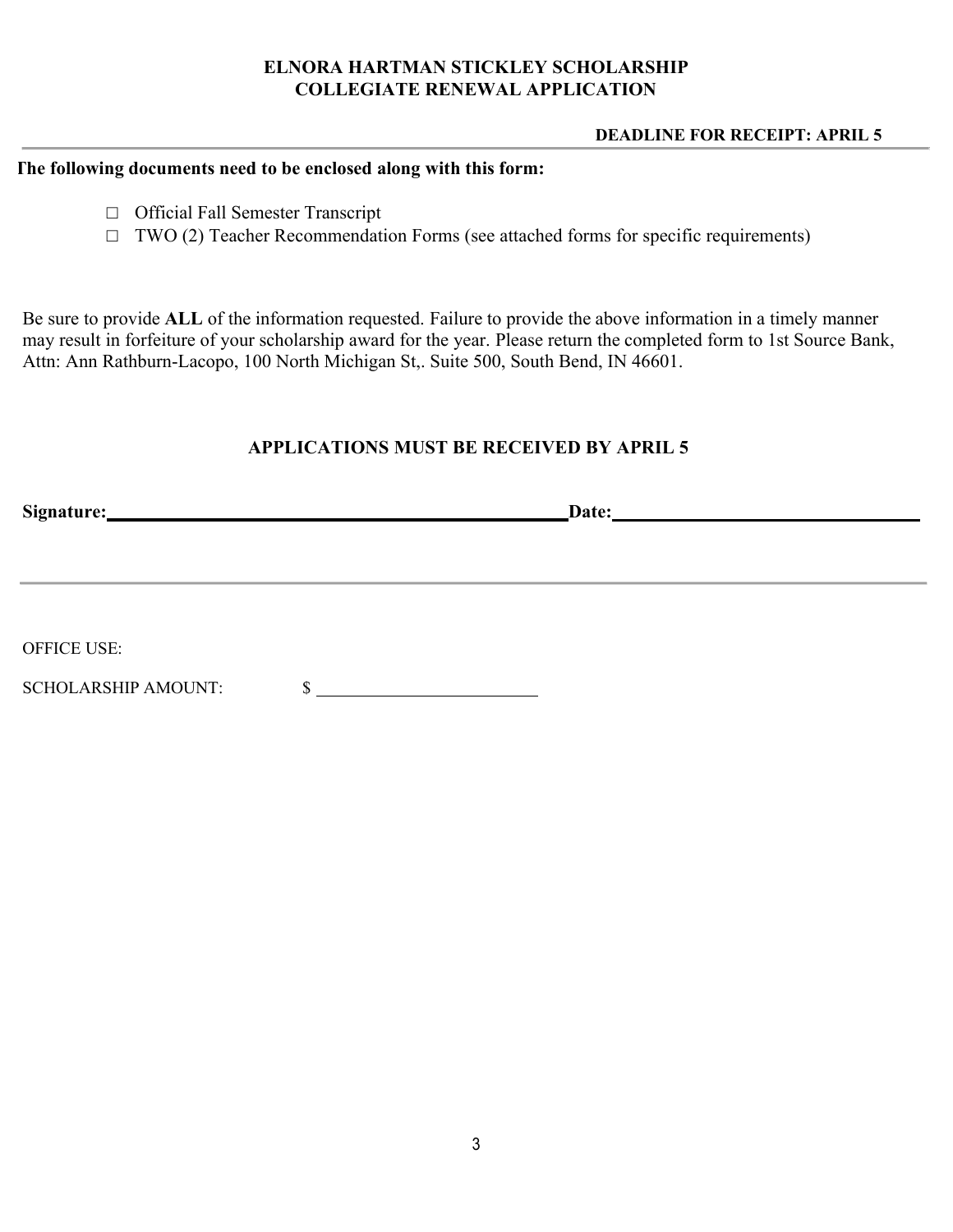#### **DEADLINE FOR RECEIPT: APRIL 5**

# **TEACHER RECOMMENDATION FORM**

#### **INSTRUCTIONS**

This form should be filled out by the primary performance instructor or advisor. **This form must accompany the applicant's form and be filed at the same time.** 

| 1. | Name of Student:                                                                                                                                                                                                               |  |
|----|--------------------------------------------------------------------------------------------------------------------------------------------------------------------------------------------------------------------------------|--|
| 2. |                                                                                                                                                                                                                                |  |
| 3. | Name of Teacher: Phone: Phone: Phone: Phone: Phone: Phone: Phone: Phone: Phone: Phone: Phone: Phone: Phone: Phone: Phone: Phone: Phone: Phone: Phone: Phone: Phone: Phone: Phone: Phone: Phone: Phone: Phone: Phone: Phone: Ph |  |
| 4. | Address: <u>City/State:</u> City/State: <u>City/State:</u> City/State: 2ip:                                                                                                                                                    |  |
| 5. |                                                                                                                                                                                                                                |  |
|    |                                                                                                                                                                                                                                |  |
| 6. | What evidence of the pursuit of excellence do you see in this student?<br><u>Letting</u>                                                                                                                                       |  |
|    |                                                                                                                                                                                                                                |  |
|    | <u> 1989 - Johann Stoff, deutscher Stoffen und der Stoffen und der Stoffen und der Stoffen und der Stoffen und de</u>                                                                                                          |  |
| 7. | Do you recommend the award for this student?                                                                                                                                                                                   |  |
|    | Provide reasons:                                                                                                                                                                                                               |  |
|    |                                                                                                                                                                                                                                |  |
|    | ,我们也不会有什么。""我们的人,我们也不会有什么?""我们的人,我们也不会有什么?""我们的人,我们也不会有什么?""我们的人,我们也不会有什么?""我们的人                                                                                                                                               |  |
| 8. | <u> 1989 - Andrea Santa Andrea Santa Andrea Santa Andrea Santa Andrea Santa Andrea Santa Andrea Santa Andrea San</u><br>Other comments:                                                                                        |  |
|    |                                                                                                                                                                                                                                |  |
|    |                                                                                                                                                                                                                                |  |
|    |                                                                                                                                                                                                                                |  |
|    | Title:                                                                                                                                                                                                                         |  |
|    | Date:                                                                                                                                                                                                                          |  |